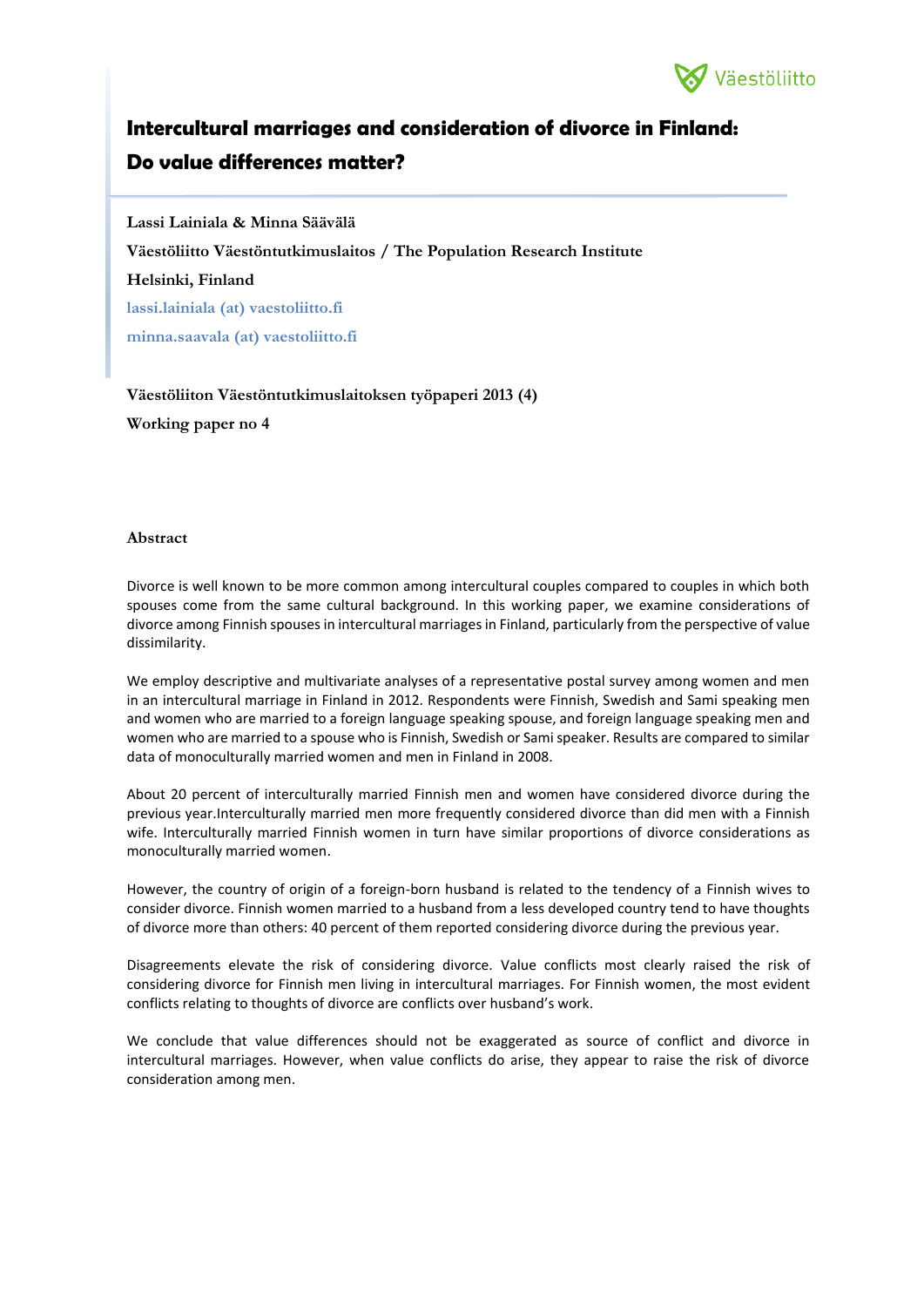## **Tiivistelmä**

#### **Kaksikulttuuriset avioliitot ja avioeroajatukset Suomessa: Onko erilaisilla arvoilla väliä?**

Kaksikulttuuriset avioliitot näyttävät tilastojen perusteella päätyvän eroon muita avioliittoja herkemmin. Tässä työpaperissa olemme tarkastelleet avioliitossa olevien kaksikulttuuristen parien avioeroajatuksia ja niihin liittyviä tekijöitä, erityisesti erilaisia arvoja.

Tutkimus perustuu edustavaan postikyselytutkimusaineistoon vuodelta 2012. Vastaajat olivat suomen-, ruotsin tai saamenkielisiä, jotka olivat naimisissa vieraskielisen kanssa, sekä vieraskielisiä, jotka olivat naimisissa suomen-, ruotsin tai saamenkielisen kanssa.

Kaiken kaikkiaan noin 20 prosenttia vastaajista oli ajatellut avioeroa viimeisen vuoden aikana. Vertasimme tuloksia vuonna 2008 kerättyyn aineistoon suomalais-suomalaisissa avioliitoissa elävistä. Kaksikulttuurisessa liitossa elävät suomalaismiehet olivat ajatelleet eroa useammin kuin tavanomaisessa liitossa elävät miehet. Naisten osalta ei tilastollisesti merkitsevää eroa ollut.

Suomalaisnaisen avioeroajatukset vaihtelevat sen mukaan, mistä maasta puoliso on peräisin. Jos mies on kehitysmaasta, avioeroajatukset ovat yleisempiä kuin muilla naisilla. Alimman kehitystason maasta olevien miesten suomalaisvaimoista 40 prosenttia oli ajatellut eroa vuoden mittaan.

Riitely lisää avioeroajatusten todennäköisyyttä. Kaikki ristiriidat, esimerkiksi riitely kotitöistä tai rahasta, eivät kuitenkaan ilmene avioeroajatuksina. Arvoihin liittyvät ristiriidat ovat suhteellisen harvinaisia. Erilaisista arvoista kertoi riitelevänsä vain noin 10 prosenttia vastaajista. Jos suomalainen mies kertoo riitelevänsä puolisonsa kanssa erilaisista arvoista, hänellä on muita todennäköisemmin myös avioeroajatuksia. Suomalaisnaisilla selkeimmin avioeroajatuksiin liittyi kiistely miehen työstä.

Arvoerojen merkitystä ei pidä liioitella kaksikulttuuristen parien ongelmien lähteenä. Mikäli arvokiistoja ilmenee, johtavat ne suomalaismiehen herkästi ajattelemaan avioeroa.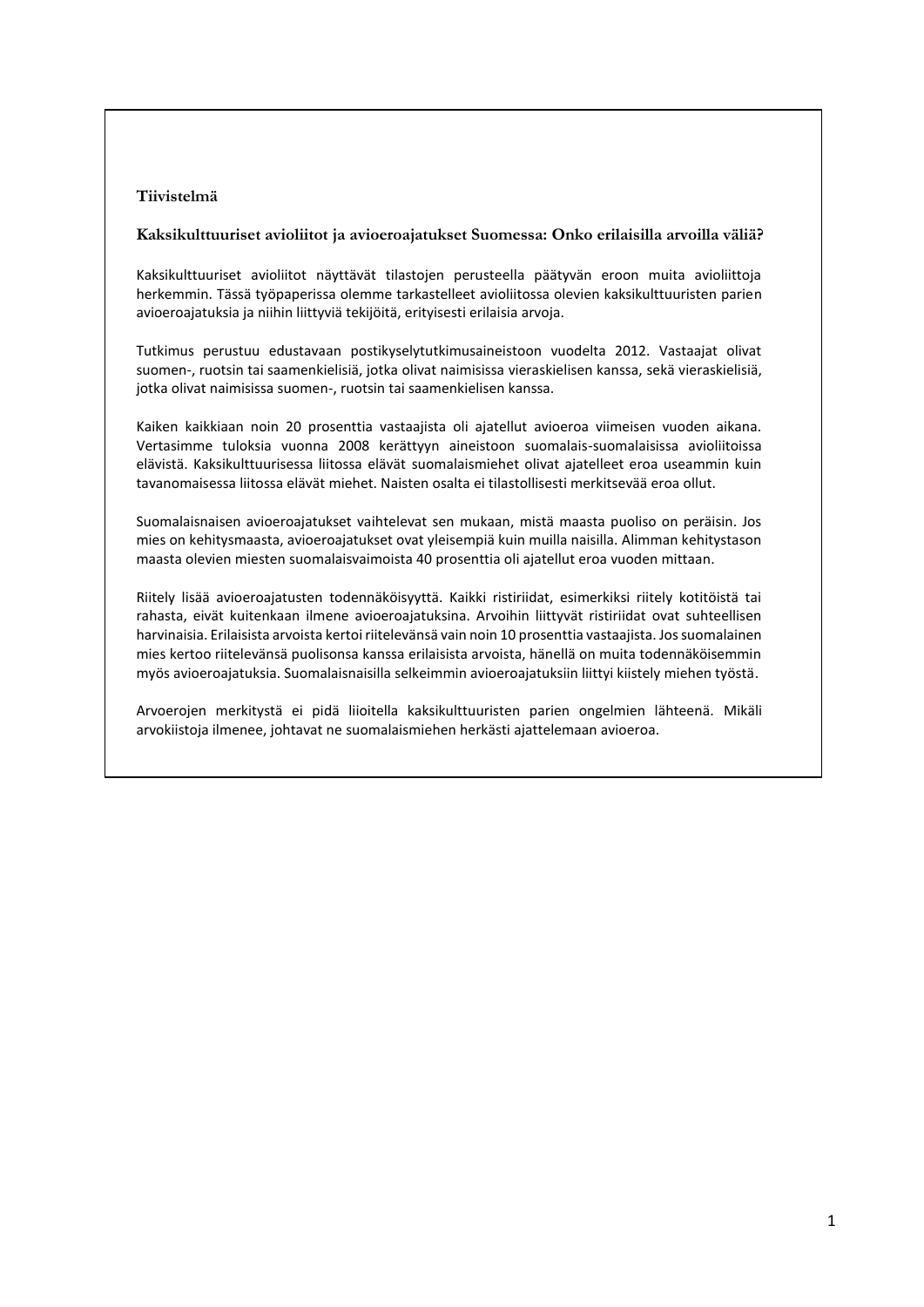## **Background**

Intercultural or international marriages are a growing phenomenon in Europe, America and East Asia. Marriages between people of different nationality, country of birth, native language, or cultural background have become common also in Finland in recent decades. Of the marriages contracted during 2009–2010 in Finland, nearly ten percent were marriages of a speaker of a national language (Finnish, Swedish or Sami) and a foreign language speaker (Statistics Finland 2012). In the metropolitan area of Helsinki, such marriages are more common, currently at the rate of 12 percent, and marriages between a Finnish national and a foreign national comprised 15 percent of all marriages in Helsinki in 2011 (City of Helsinki Urban Facts 2012).

By intercultural marriage we here mean a marriage between people who have grown up in different sociocultural environments. The growing importance of intercultural marriages is a relatively recent phenomenon in Finland; of the total marital population, only 3 percent is currently in an intercultural marriage (defined by registered language). In cohabiting partnerships in Finland, the proportion of intercultural couples is somewhat less than in the marital population. Intercultural marriages are mostly marriages of a first generation immigrant and a native.

Intercultural, interethnic, international or interracial marriages in many societies tend to manifest a greater prevalence of divorce than do monocultural or monoethnic marriages. In Finland in the year 2009, the divorce rate (divorces in a particular year per 100 existing marriages in the end of the previous year) in marriages between two persons born in Finland divorce rate was 1.3. The divorce rate in marriages between a man born in Finland and a woman born abroad was 3.5, in marriages between a Finnish-born woman and a foreign born man it was as high as 4.7. The marriages exhibiting the highest divorce rates in the 2000's, were men's marriages with Estonian and Russian born women, and women's marriages with men from Morocco and Turkey (Statistics Finland 2011b).

The higher frequency of divorce is in lay talk often attributed to "value differences" or "cultural differences". However, also structural factors may be influential. Thus the higher prevalence of divorce may be due to characteristics of these marriages and marriage partners that are generally known to heighten the risk of divorce, such as marrying at an early age, having a large age gap, being less educated or unemployed, or having low income. In the Netherlands, ethnic intermarriage leads to a higher risk of divorce (Kalmijn et al. 2006) and also in Sweden, marriages between a native Sweden and an immigrant are more at risk of divorce than homogamous marriages (Dribe & Lundh 2012), although controlling a number of background variables reduces these differences. However, the situation is not identical in all countries and in all types of intermarriage (see, e.g. Zhang and van Hook 2009 on United States, Maas & Tubergen 2012 on the Netherlands, Feng et al. 2012 on Britain). In Finland, marriages and divorces to some particular nationality or country of birth are still so few in number that we have to be very cautious in drawing any conclusions on the issue. It is important to clarify the factors that are related to marital discord and heightened risk of divorce in order to improve support services to couples in need of counseling or other types of support.

This working paper examines divorce considerations among Finns in intercultural marriages. We compare them to Finns living in monocultural marriages and also investigate, to what extent these thoughts are related to conflicts over values. We explore the association between values and thoughts of divorce among interculturally married couples in Finland. We examine the question of values and value conflicts both on aggregate level and on the level of individual respondents.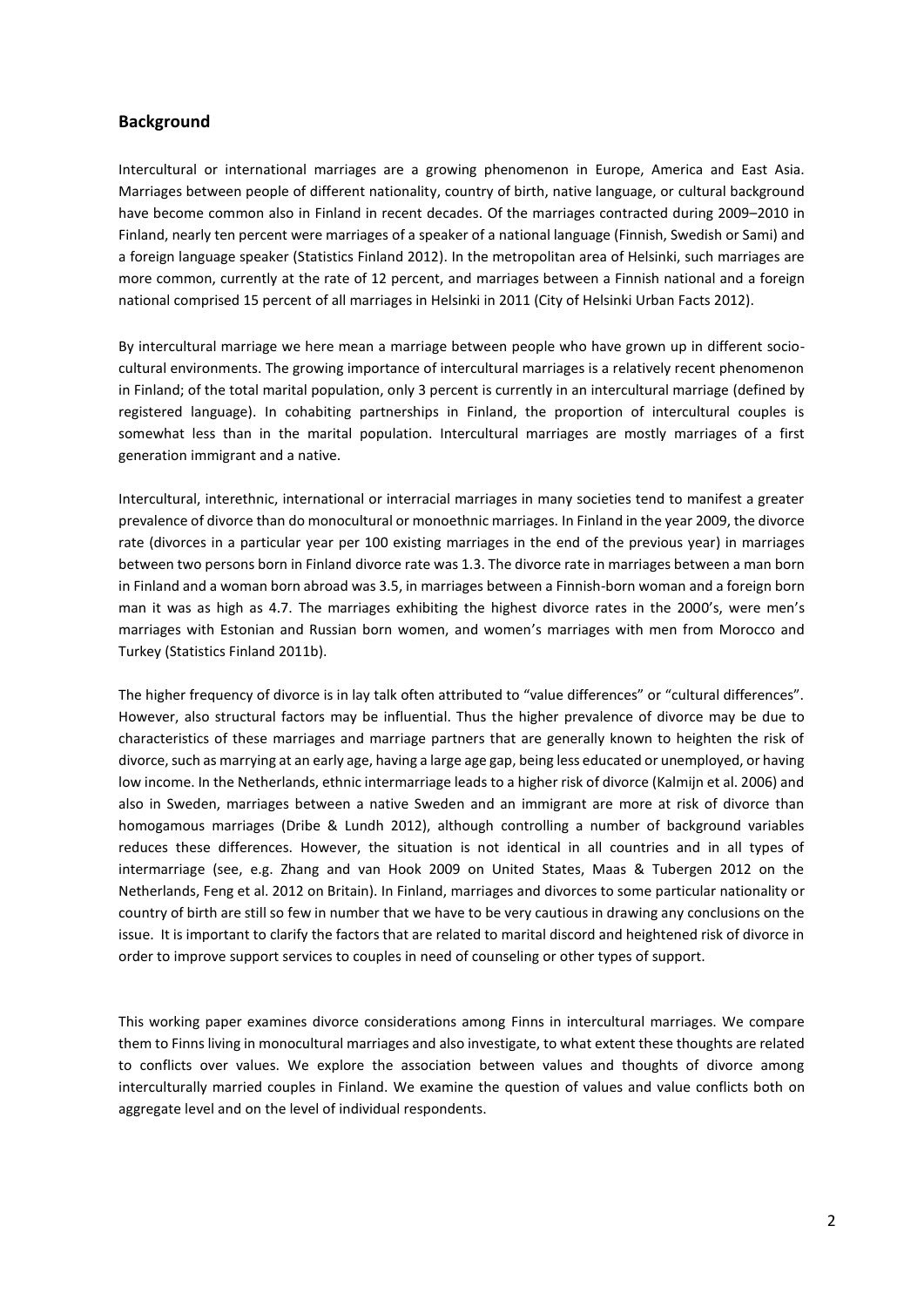#### **Homogamy vs. heterogamy**

The potential risk of divorce in intercultural marriages relates to the general theory of homogamy vs. heterogamy. In an intercultural marriage, the partners are more probably than in monocultural marriages, having different attitudes, tastes and communicative styles, which make it more difficult to understand each other (Kalmijn et al. 2005). It is an established notion in social research that people tend to be drawn more in homogamous couple relationships and that such relationships are more stable than heterogamous unions, be they heterogamous in terms of religion, race, ethnic group, nationality, language, social class, or educational group (Amato et al. 2007). Heterogamy is thought to increase the probability of divorce. Reviewing the relevant studies on the topic, Kalmijn et al. (2005) end up stating that there is a moderately positive evidence supporting the heterogamy hypothesis when examining different religions, ethnic groups, races or migrant background.

Heterogamy theory employs two factors to explain the higher risk of divorce: factors related to the dyadic relationship that emerge as a result of the value or cultural difference, and factors that relate to the social network, lack of acceptance or support that is a result of disapproval and social sanctions due to the transgression of the boundaries of endogamy. Describing the logic of value difference in heterogamy theory, Dribe & Lundh (2012, 154) conclude that 'lower stability among exogamous unions is a result of dissimilarities in values, attitudes, communication styles, and traditions, which lead to difficulties and disagreements in the partnership, or lower levels of support from, and interaction with, social networks and kin'.

If spouses have been raised in differing socio-cultural environments, we may expect them to have differing cultural practices but also differing value orientations. Socialization leads to adoption of some taken-forgrated cultural ideas of intergenerational and gendered relationships that are central for family roles and interaction (Kagitcibasi 1997: Keller ym. 2004).

It is a commonly-held conviction that value dissimilarity in intercultural couple relationships leads to dissatisfaction and conflicts. This view is akin to the finding that spouses who resemble each other in terms of values tend to have higher relationships satisfaction than those who differ from each other (Kontula 2009). Many social and psychological scientists who commonly derive their data from clinical practice (e.g. Berg-Cross 2001) also support such views. According to some qualitative studies the same belief is shared by the couples themselves (e.g. Remmenick 2009). Also in the Family Barometer 2012 (Lainiala & Säävälä 2012), many survey respondents commented on the different values being an issue that has to be discussed by the spouses, to avoid conflicts.

Whether intercultural couples have more differing values and attitudes than monocultural values is not selfevident. We may also witness a selection effect, so that those who differ from the mainstream value orientation tend to marry heterogamously. The values of spouses may also converge during their marriage. In Hohmann-Marriott and Amato's (2008) study, one survey provided evidence of fewer shared values compared to monocultural couples, while in another survey data such a relationship could not be detected (ibid.). In their two surveys, the spouses were to a large extent raised in the same country (United States) but from different ethnic groups.

Dribe & Lundh (2012) found that exogamous marriages between natives and immigrants in Sweden were having a higher risk of divorce, even if a number of background characteristics were controlled. For Swedish women, the divorce risk is lineally growing along the growing difference to the value orientation of the country of origin, while for men the relationship is not linear. The authors relate this to the gender roles which differ starkly between Sweden and some other countries.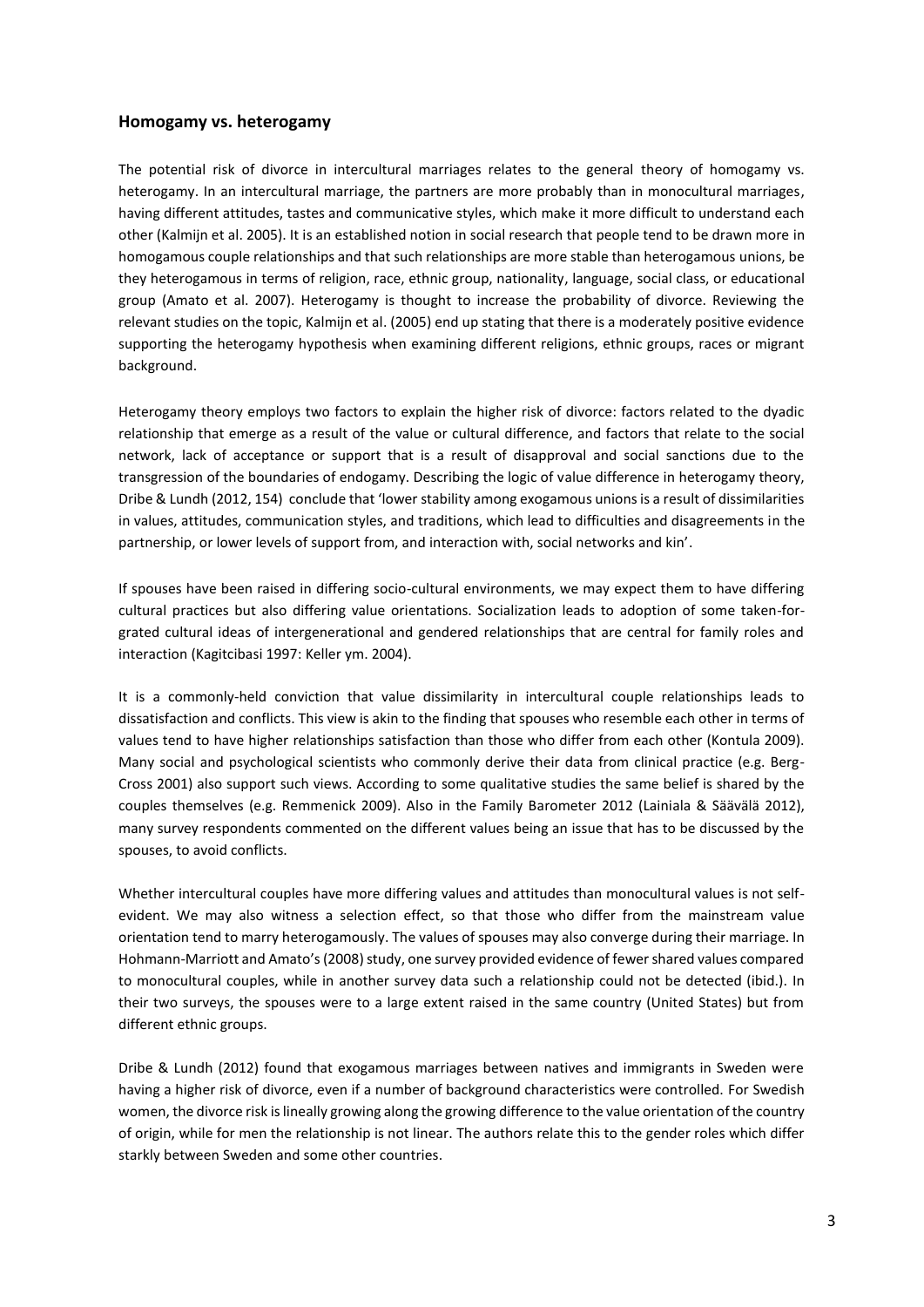In a study most relevant for our Finnish study (Hohmann-Marriott & Amato 2008), two surveys were analyzed to compare relationship quality between interethnic and same-ethnic marriages in the United States. The gap in relationship quality between interethnic and same-ethnic couples was modest but pervasive, after controlling for a number of characteristics. Poorer relationship quality in interethnic marriages was most evidently related to more complex relationship histories (i.e. having remarried) and lack of social support.

Here we are interested more in the risk of divorce than relationship quality; thus we have used the consideration of divorce as a proxy for divorce. However, one should keep in mind that considerations differ from behaviour. Divorce considerations also vary by sex, so that women tend to express more openly dissatisfaction in their marriage and are also more frequently the initiators of divorce (Diedrick 1991; Crane & al. 2005; Amato 2010). We interpret considering divorce as a sign of serious partnership dissatisfaction and/or lack of commitment to the union. In both cases the examination of such thoughts helps us to understand what factors trigger divorce in intercultural marriages.

## **Data and methods**

 $\overline{a}$ 

The study derives from a postal survey designed for interculturally married residents in Finland in 2012. The random sample was drawn from residents in such relationships, 3,500 foreign language speaking persons and 2,500 national language speaking persons. The response rate was 40.0.

For the purposes of this study we operationalized intercultural marriages by making use of a person's registered native tongue in the Population Register of Finland. Intercultural marriage was defined here as a marriage between a national language speaker (Finnish, Swedish or Sami) and a foreign language (any other language) speaker.

Using registered data on native tongue as a proxy of cultural reference of a person naturally has its limitations. First, in Finland it is possible to register only one language as one's native tongue. This means that bilingual or trilingual persons appear as if they were monolingual. Second, the accuracy of the information provided by the people in the register remains slightly unclear. People may have their own reasons for registering a particular language as their native tongue. It can also be changed at will in the register.<sup>1</sup> Third, people who speak a foreign language may still be Finnish: born and raised in Finland and consequently having a hybrid or multiethnic identity.<sup>2</sup>

Taking these limitations into account, we considered using registered language as the basis for our study sample as the most useful and economical way of drawing a representative picture of intercultural marriages in Finland. Using country of birth would have brought into the sample a considerable number of Finns who were born abroad but moved to Finland at some point, and using nationality would have left out those who have received Finnish nationality, mostly having been married for a longer time. Using multiple criteria (e.g. language and country of birth) in sample selection would have required more financial and time resources and a time consuming process of clearing some constrains related to data privacy protection regulations.

<sup>1</sup> According to Anneli Miettinen (Väestöliitto), in Palapeli register data, between 1985 and 2000, 3 percent of foreign language speakers who were present in both years had changed their registered language, and between 1990 and 2000 only one percent. This would imply that changing one's registered language is not very common. None of the Finnish or Swedish speakers in the sample had changed their registered language into a foreign language in these periods.

<sup>&</sup>lt;sup>2</sup> One of the unfortunate side-effects of using registered language as proxy of intercultural marriage is that we fail to identify marriages between Finns and Swedes from Sweden. For this reason marriages between Swedish-speaking Finnish and Finnish-speaking Finnish nationals are here not considered intercultural marriages.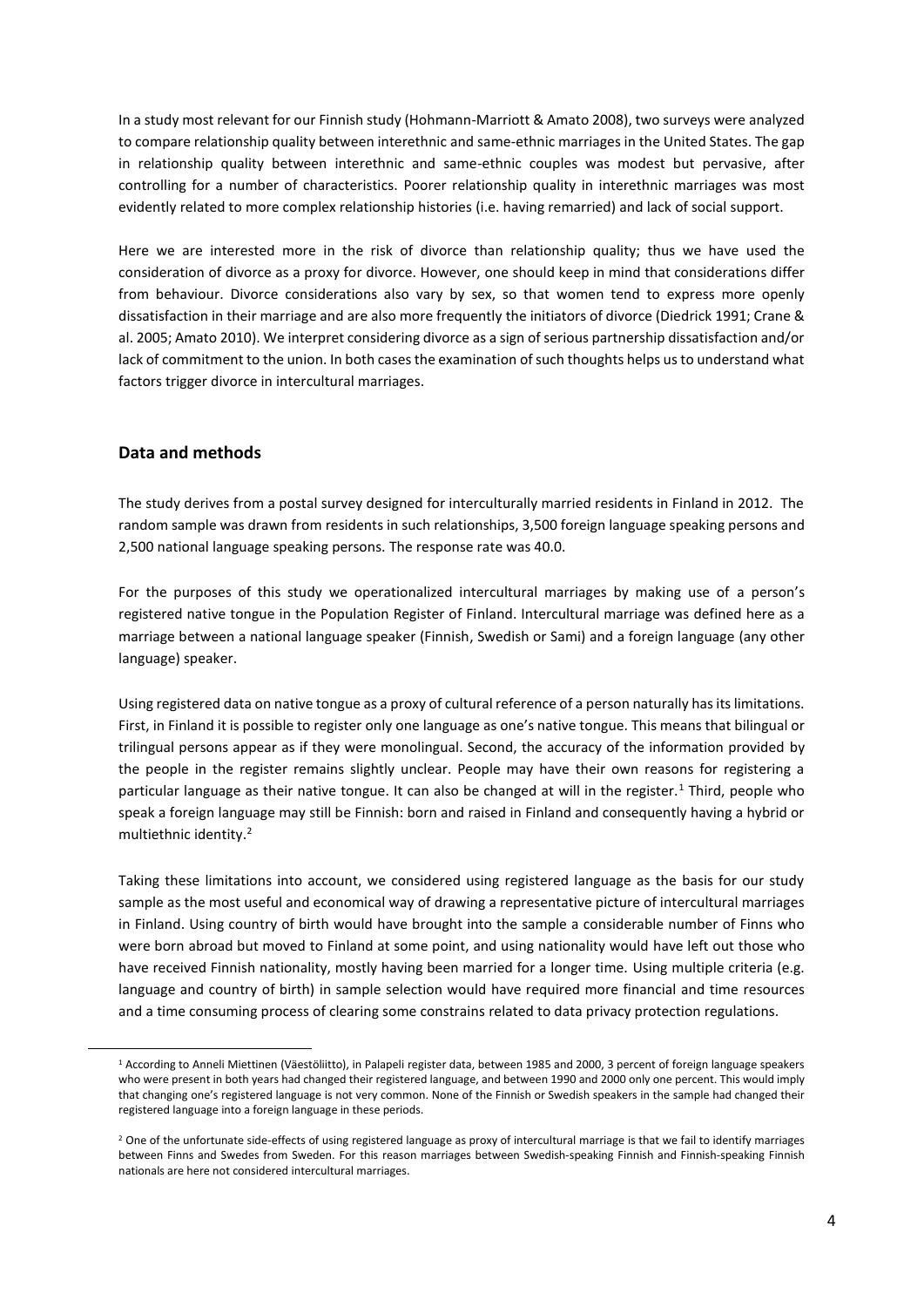The survey was carried out as a postal survey with an option for filling the form in the Internet by using personalized pin codes. The form was sent to registered Finnish speakers in Finnish, to Swedish speakers in Swedish, to Russian speakers (the largest immigrant group in Finland) in Russian and Finnish, and to all other foreign language speakers in English and Finnish. The postal survey contained one round with forms and another round consisted of a reminder letter. The overall response rate was 40.0; for men born in Finland or abroad 35 percent, for women born in Finland 52 percent and for women born abroad 39 percent. These figures are quite good for a postal survey in Finland, and even more so, considering that half of the respondents were immigrants.

For this analysis, we have separated the 'natives' and those of foreign background by using country of birth as the criteria. Native tongue as a criteria turned out to be more difficult than we foresaw because quite many respondents were found to be multilingual (17.5 percent of those who were registered as foreign language speakers, also spoke Finnish or Swedish as one of their native tongues; and 3.5 percent of those who were Finnish or Swedish speakers in the register, reported neither of these languages as their mother tongue).

The distribution of the respondents corresponded well to the geographical spread of the sample. However, the province Uusimaa where Helsinki is situated is somewhat overrepresented among the respondent (by 2 per cent) and Western Finland underrepresented (by 3 percent). The age composition of the respondents shows some over-emphasis on the younger groups, although the mean age of the respondents is 45,35 years (in the sample it is 45,05). In the subsample for purposes of this article, the mean age of the respondents is 47,5. This is because Finnish men in intercultural marriages tend to marry in older age than other groups.

When comparing intercultural marriages to monocultural marriages in Finland, we use another, earlier sample survey. The survey 2008 was carried out for the Family barometer 2008 (Miettinen & Rotkirch 2008; see also Lainiala 2012). The survey respondents were men and women aged 25–44 who had zero or 1 parity. The response rate was 44.2 and N=3,058. We removed unmarried respondents and those who informed that they were foreign language speakers or whose spouse was a foreign language speaker, ending up with a comparable sub-sample of 924 respondents.

For comparisons with the 2012 intercultural marriage survey we use a sub-set of our intercultural marriage survey restricted to respondents aged between 25 and 44 and with no or only one child. This restriction is separately mentioned. In all other analysis we use the whole 2013 data set.

Some tables also make use of the Finnish country data on the European Values Study<sup>3</sup> 2008 on married respondents (N=625).

The foreign-born spouses in our 2012 survey originated in nearly 140 different countries. Russia was the most common single group of origin. In terms of the continent of origin, the majority of foreign-born husbands and wives come from Europe including Russia (62,3%/57,1%, respectively). Other significant groups come from Asia (11,4%/32,7), Africa (13,2%/2,4%) and America (12,2%/7,6).

As methods of analysis, we use crosstabulations (results in tables 1-4) and Wald tests (Results in figure 1). Variables and summary variables were coded as follows:

**.** 

<sup>&</sup>lt;sup>3</sup> see<http://www.europeanvaluesstudy.eu/>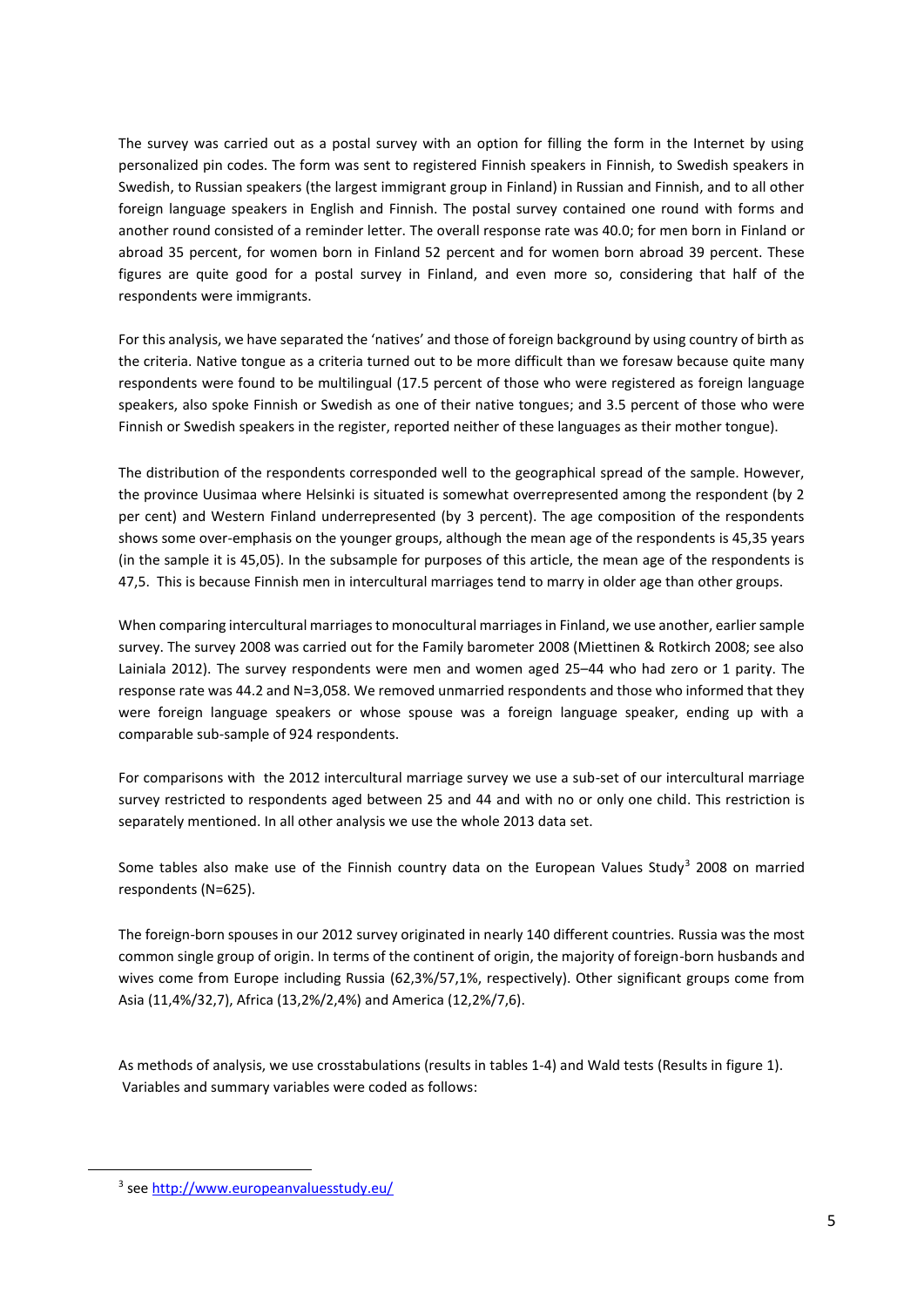#### DEPENDENT VARIABLE

*Divorce consideration:* The answers to the question ´Have you considered divorcing your partner during the last year? ´ was coded into two categories: 0 = not considered divorce, 1= considered divorce. Original coding was 1=not once (0), 2=yes, a few times (1), 3=yes, many times (1) and 4=yes, daily (1)

#### INDEPENDENT VARIABLES

"Every couple relationship has conflicts sometimes. How often during the last year have you and your partner had a conflict about the following things?" A list of 16 potential sources of conflict was offered. The same question was presented also in the 2008 family barometer, apart from two potential sources of conflict (different religion and different values). The respondent could choose from 5 options in each source of conflict, ranging from 'very often' to 'never'. 'Don't know / does not apply to me' was one option.

The following variables (16) are used in Wald tests: Scale 1-5 whereas 1=no conflicts at all and 5=conflicts very often: Value dissimilarity, Work (own, spouse´s), Closeness, Unfaithfulness, Money, Parents (Own, Spouse´s), Sex, Free time, Friends, Economic support to parents and relatives, Alcohol & Drugs, Religion, Parenting and Housework.

#### CONTROL VARIABLES

Respondent's age and marriage duration. These are used on Wald tests.

#### VALUES

Our survey included some questions that help to detect the value orientation of the respondents. However, as we do not have the responses of both partners, we cannot say anything definite about the value dissimilarities between the spouses. We examine whether the respondents differ from the average value orientation of the Finnish marital population by comparing their answers in one particular question which our survey adopted from the European Values Study.

A question adopted from the European Values Study (part of World Values Survey) that is used by Inglehart & Welzel (2005) in their world value categorizations, was included in the questionnaire. The question asked, "Here is a list of qualities which children can be encouraged to learn at home. Which, if any, do you consider to be especially important? Please choose up to five." The list included 11 qualities plus 'none of these' and 'I cannot say' options.

We also examine the value context of the country of origin of the foreign spouses by making use of Inglehart & Wetzel's (2005) categorizations and follow the model provided by Dribe & Lundh (2012; see appendix 1).

## **Results**

## CONSIDERATION OF DIVORCE

Answers to the question whether the respondent had considered divorce during the last year (table 1) showed a difference between men and women across the line of the country of birth. Women had considered divorce more often (about one in four women) than had men (about one in seven). It is notable that we do not find any difference in the thoughts of divorce between people of the same sex who are born in Finland and those who are of foreign background.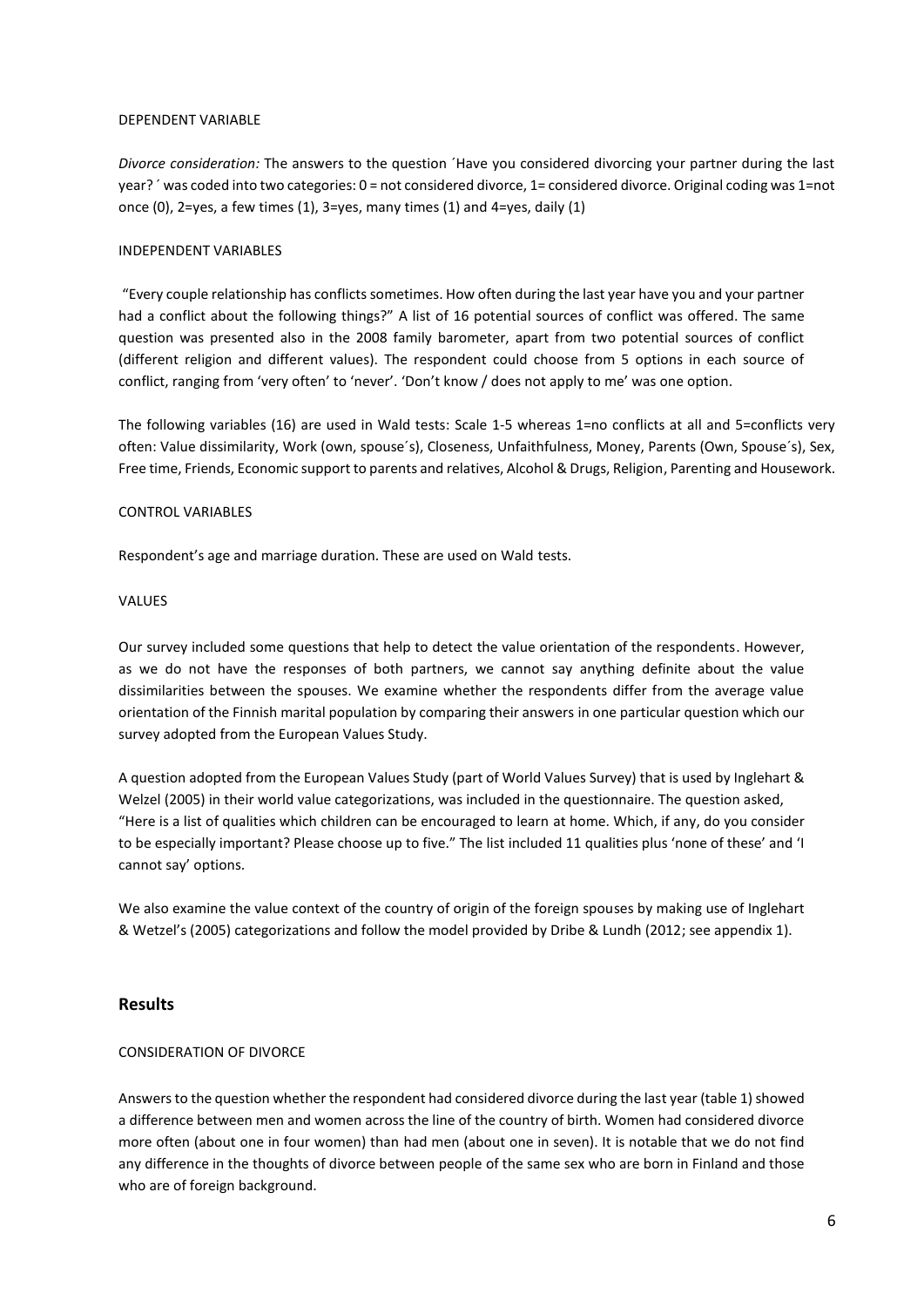#### **Table 1. Responses to the question 'Have you considered divorcing your partner during the last year?´, %**

|                   | Finnish (* |           |           | <b>Non-Finnish</b> |  |
|-------------------|------------|-----------|-----------|--------------------|--|
|                   | man        | woman     | man       | woman              |  |
| Not once          | 84.7       | 75.2      | 83.7      | 76.6               |  |
| A few times       | 12.3       | 19.1      | 14.6      | 19.3               |  |
| <b>Many times</b> | 2.0        | 4.7       | 1.3       | 3.1                |  |
| <b>Daily</b>      | 1.0        | 0.9       | 0.4       | 1.0                |  |
|                   | 100 (496)  | 100 (529) | 100 (466) | 100 (582)          |  |

(\* 'Finnish' denotes people whose native tongue is Finnish, Swedish or Sami and who were born in Finland.

The differences between men and women within both groups are statistically significant at a 95% level, but not significant between Finnish and non-Finnish men and women.

Next, we compared a sub-set of our data to data on the similar question in Family Barometer 2008 among monocultural couples. When comparing similar subsets of respondents (married, 25–44 years of age, having no or 1 child), some differences were visible. Results are statistically insignificant for women but are significant for men (at the 90 % level; Table 2).

**Table 2. Proportion of respondents having considered divorce during the last year, 25–44-year-old Finns (\* with 0 or 1 child in 2008 (monocultural marriages) and 2012 (intercultural marriages), %** 

|                    |                           | Considered divorce (%) | <b>Not considered</b><br>divorce (%) | Total (%)     |
|--------------------|---------------------------|------------------------|--------------------------------------|---------------|
| Finnish man in *   | intercultural<br>marriage | 18.5                   | 81.5                                 | $100(n=157)$  |
|                    | monocultural<br>marriage  | 12.3                   | 87.7                                 | $100$ (n=389) |
| Finnish woman in # | intercultural<br>marriage | 27.9                   | 72,1                                 | $100(n=280)$  |
|                    | monocultural<br>marriage  | 24.1                   | 75.9                                 | $100$ (n=526) |

(\* For the sake of brevity, we use here 'Finnish' as a shorthand for those people who speak Finnish, Swedish or Sami and who are born in Finland. \*Man in intercultural marriage vs. Man in monocultural marriage: The difference is statistically significant at a 90% level.

#Woman in intercultural marriage vs. Woman in monocultural marriage: The difference is NOT statistically significant at an 80% level.

#### VALUE CONTEXT

According to the heterogamy hypothesis, thoughts of divorce could be expected to be the more common the wider the value difference between the spouses' countries of origin. Inglehart & Welzel's (2005) twodimensional global value distribution can be used as a proxy of the value difference between spouses (see Dribe & Lundh 2012). For our analysis, the countries' value orientations were re-coded into four major categories (see Appendix 1).

The distribution of considerations of divorce according to the spouse's country of birth's *value context* is presented in Table 3 below. Among Finnish women, thoughts of divorce seem to be most common among those women who are married to a man originating in a country in the value category that is farthest away from Finland. In this group most countries are in Africa and Asia, such as Ghana, Nigeria, and Bangladesh.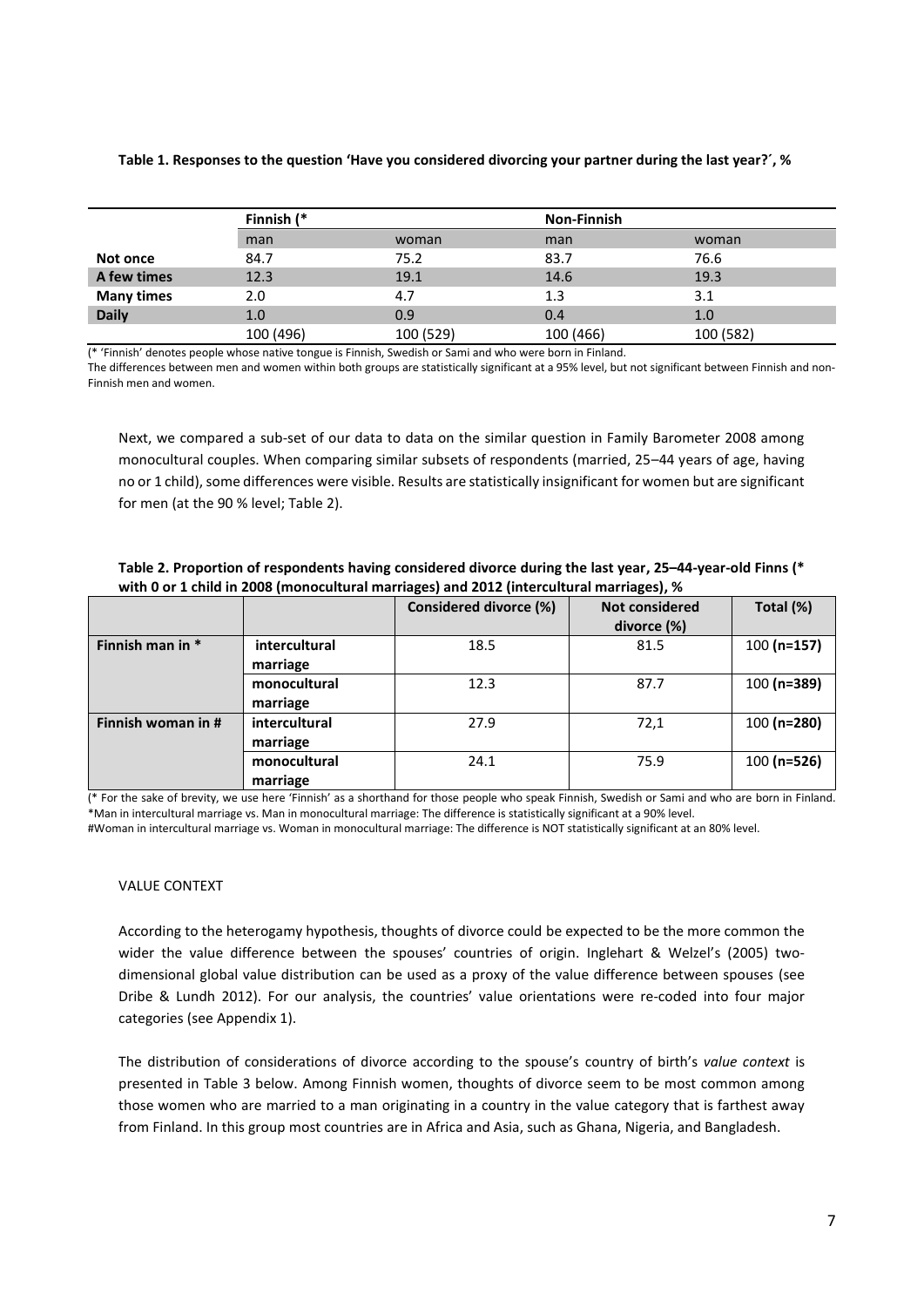The difference according to the value scale is less prominent among Finnish-born men. However, the differences in consideration of divorce between women married to a foreign spouse is significant only for those who come from the most distant value context.

|                                                              |                                     | <b>Finnish spouse</b><br>considered divorce<br>$(\%)$ | Finnish spouse not<br>considered divorce<br>$(\%)$ | Total (%)     |
|--------------------------------------------------------------|-------------------------------------|-------------------------------------------------------|----------------------------------------------------|---------------|
| wife's<br><b>Foreign</b><br>birth<br>οf                      | <b>Values closest to Finland</b>    | 15.7                                                  | 84.3                                               | $100(n=51)$   |
| country<br>value context                                     | <b>Values close to Finland</b>      | 13.0                                                  | 87.0                                               | $100(n=108)$  |
|                                                              | Values less close to Finland        | 16.4                                                  | 83.6                                               | $100($ n=219) |
|                                                              | <b>Values farthest from Finland</b> | 16.1                                                  | 83.9                                               | $100(n=62)$   |
| husband's<br><b>Foreign</b><br>birth<br><b>of</b><br>country | <b>Values closest to Finland</b>    | 22.1                                                  | 77.9                                               | $100(n=208)$  |
| value context                                                | <b>Values close to Finland</b>      | 16.7                                                  | 83.3                                               | $100$ (n=66)  |
|                                                              | <b>Values less close to Finland</b> | 20.0                                                  | 80.0                                               | $100$ (n=40)  |
|                                                              | <b>Values farthest from Finland</b> | $36.0**$                                              | 64.0                                               | $100(n=122)$  |

**Table 3. Prevalence of divorce consideration among interculturally married Finns(\*, according to the value context of spousal country of birth, %**

(\* For the sake of brevity, we use here 'Finnish' as a shorthand for those people who speak Finnish, Swedish or Sami and who are born in Finland \*\* significant at 95% level

The level of *human development* of the spouse's country of origin may also be a useful factor for understanding differences in thoughts of divorce. In Table 4 we see a clearly growing pattern in consideration of divorce along the level of human development in country of origin of the foreign-born husband: the less developed his country of birth is, the more common are the wife's thoughts of divorce. However, the same pattern is not found among Finnish men.

## **Table 4. Consideration of divorce among respondents born in Finland, according to the Human Development Index (HDI) of the spousal country of birth, %**

|                                              |                   | <b>Finnish spouse</b><br>considered divorce<br>(%) | Finnish spouse not<br>considered divorce<br>(%) | Total (%)    |
|----------------------------------------------|-------------------|----------------------------------------------------|-------------------------------------------------|--------------|
| wife's<br><b>Foreign</b><br>country of birth | HDI very high     | 18.0                                               | 82.0                                            | $100(n=139)$ |
|                                              | HDI high          | 14.6                                               | 85.4                                            | $100(n=178)$ |
|                                              | <b>HDI</b> medium | 13.8                                               | 86.2                                            | $100(n=130)$ |
|                                              | <b>HDI low</b>    | 16.7                                               | 83.3                                            | $100(n=6)$   |
| husband's<br><b>Foreign</b>                  | HDI very high     | 20.4                                               | 79.6                                            | $100(n=285)$ |
| country of birth                             | HDI high          | 28.0                                               | 72.0                                            | $100(n=100)$ |
|                                              | <b>HDI</b> medium | $37.3***$                                          | 62.7                                            | $100(n=67)$  |
|                                              | <b>HDI low</b>    | 40.0**                                             | 60.0                                            | $100(n=35)$  |

\*\* significant at 95% level

Descriptive statistics would suggest that the country of origin has an effect on considerations of divorce especially for Finnish women. The two lowest groups of human development seem to be related to a Finnish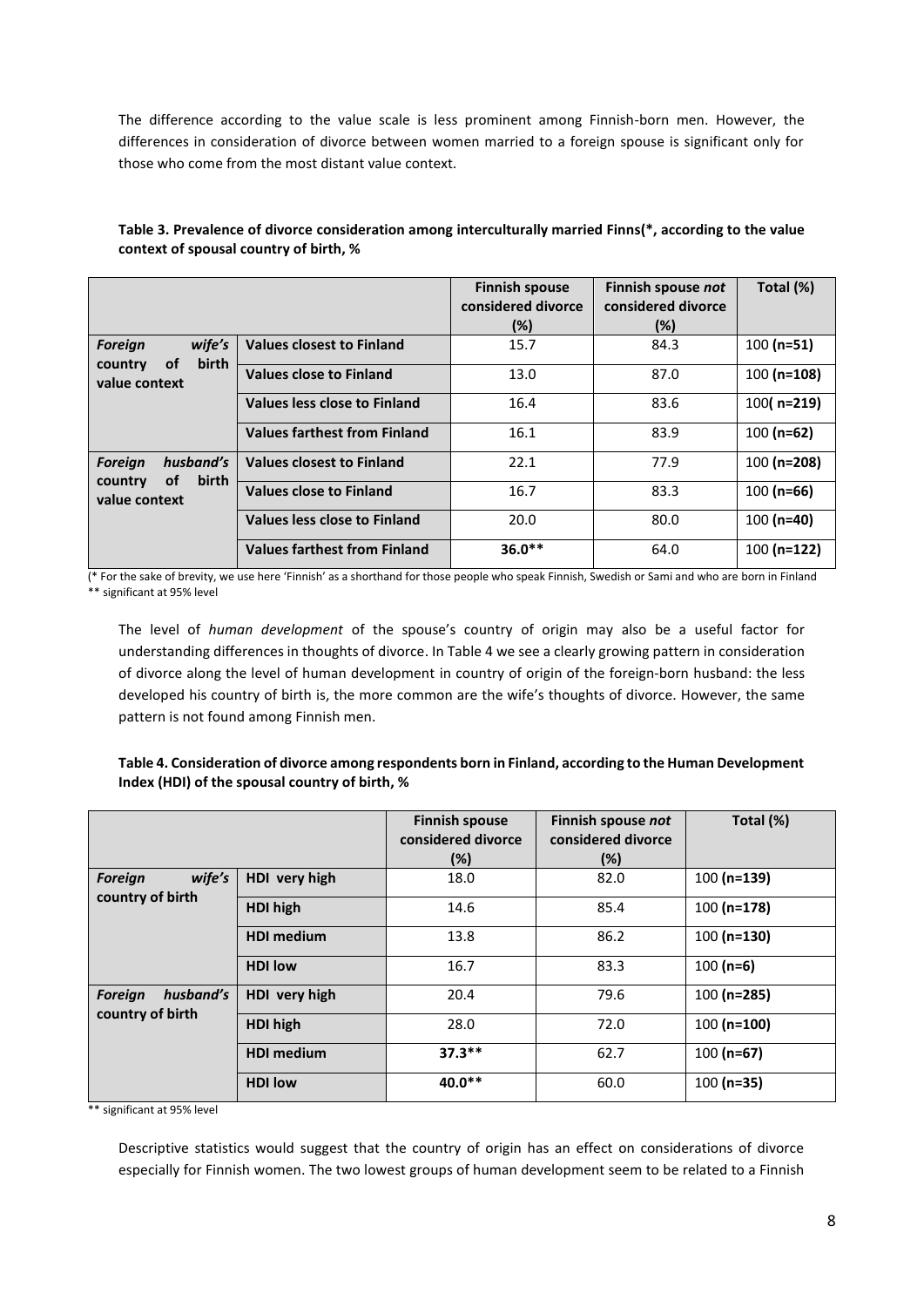wife's tendency of entertain thoughts of divorce. However, multivariate analyses are necessary to see if such a covariance is explained away by other factors such as the husband's socio-economic position or the attitude towards the marriage among the close social networks. As Table 4 shows, the tendency to consider divorce is not only related to the value context of the country of birth, but may as well relate to the difference in the level of human development in the spouses' respective countries of origin.

The situation is, however, different for Finnish men. There is no linearity or statistical difference in the relationship between their thoughts of divorce and their level of development or value context of their wife's country of birth.

#### VALUES EXPRESSED

Our survey gave us data on the value orientation of the respondents in terms of ideals of child upbringing. The same question was posed to all respondents, not only to those who had children. Table 5 shows the frequencies of respondents who chose particular qualities as ideals of child upbringing and compares those frequencies to data from the European Values Survey on Finnish, married respondents in 2008.

| Table 5. Particular qualities children should be encouraged to learn at home, respondents in our 2012 survey |
|--------------------------------------------------------------------------------------------------------------|
| and the 2008 European Values Study, %                                                                        |

|                                  | 2012                       | 2012                       | 2008                                    |  |
|----------------------------------|----------------------------|----------------------------|-----------------------------------------|--|
|                                  | Intercultural<br>marriage, | Intercultural<br>marriage, | <b>EVS</b><br><b>Finnish</b><br>married |  |
|                                  | Finnish (n=1039)           | Foreign born (n=1271)      | respondents (n=625)                     |  |
| Tolerance and respect for        | 85                         | 80                         | 86                                      |  |
| other people                     |                            |                            |                                         |  |
| Good manners                     | 84                         | 78                         | 89                                      |  |
| <b>Feeling of responsibility</b> | 80                         | 76                         | 90                                      |  |
| Independence                     | 43                         | 47                         | 47                                      |  |
| Determination,                   | 45                         | 42                         | 47                                      |  |
| perseverance                     |                            |                            |                                         |  |
| Unselfishness                    | 30                         |                            | 25                                      |  |
| Imagination                      | 30                         | 24                         | 27                                      |  |
| <b>Hard work</b>                 | 11                         | 34                         | 7                                       |  |
| Thrift, saving money and         | 19                         | 24                         | 25                                      |  |
| things                           |                            |                            |                                         |  |
| Obedience                        | 19                         | 20                         | 22                                      |  |
| <b>Religious faith</b>           | 9                          | 15                         | 9                                       |  |

As far as this single question can give us some hint on the value orientation of the respondents, it seems that the values of Finnish people in intercultural marriages do not differ drastically from the values of other married population in Finland. Difference can only be detected in the valuation of hard work and feeling of responsibility: those who are married to a spouse of foreign origin, tend to stress hard work more commonly than others, and they stress being responsible and being thrifty less commonly.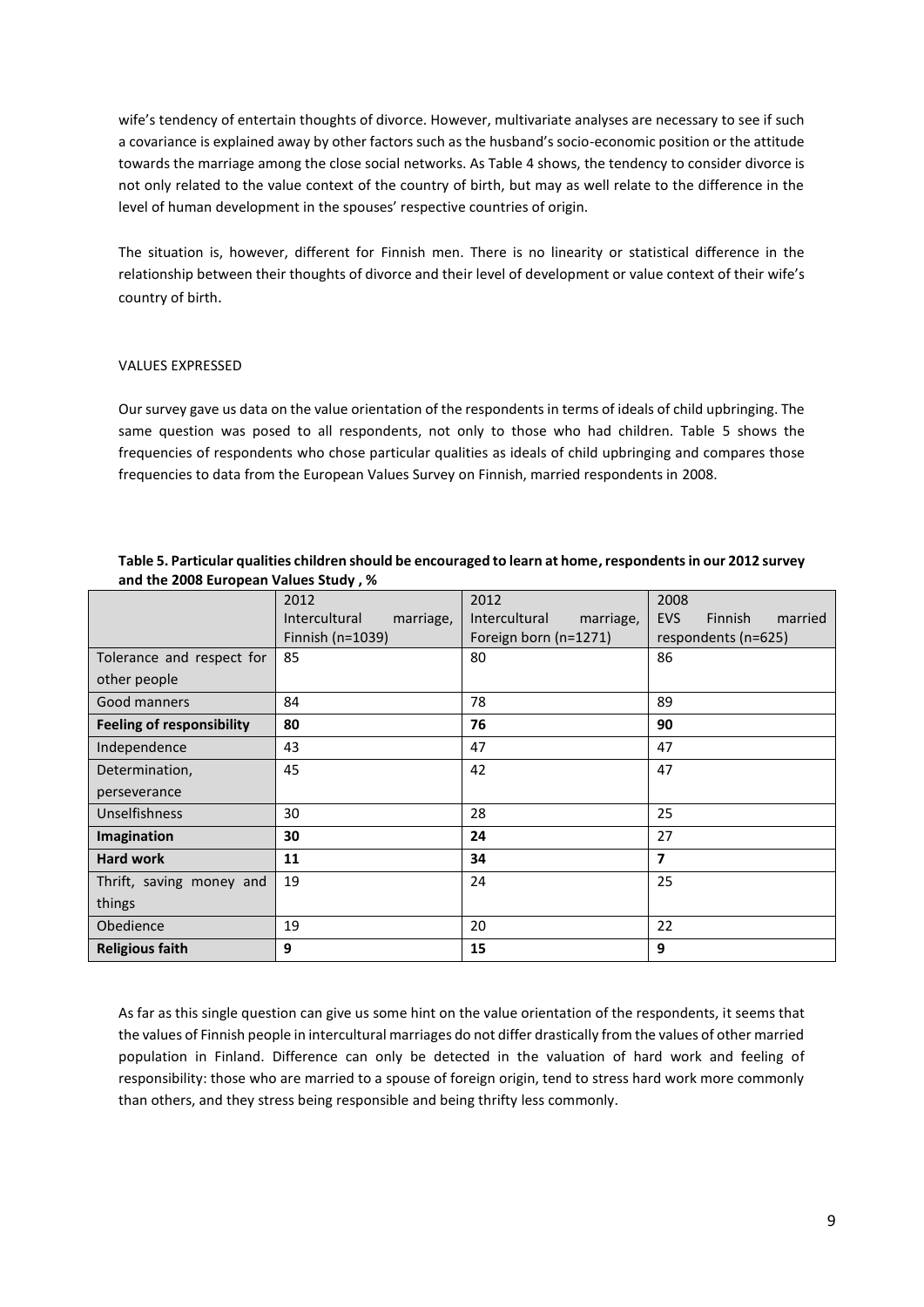#### VALUES AS A SOURCE OF CONFLICTS: MULTIVARIATE ANALYSIS

When including variables in a logistic regression analysisto examine factors related to consideration of divorce (not shown), the variable that co-varied most evidently with thoughts of divorce was the prevalence of conflicts in the marriage. Other variables included in the model were: respondent's SES; spouse's SES; interest towards spouse's culture and language; acceptance of the marriage in close social network; and the HDI of the spouse's country of origin. Respondent's age and duration of marriage were controlled. Conflicts heightened the odds for thinking about divorce 3 to 4 times (odds ratios 3.6 and 3.8; not shown). However, not all sources of conflict have the same importance in creating thoughts of divorce. We analyzed in more detail the conflicts among those who had considered divorce (Figure 1)

Couples who report value conflicts have a significantly heightened risk of divorce. This is evident especially for men whereas for women types of conflicts associated with a heightened risk of divorce are more complicated. The most common topics of conflicts among all intercultural couples like division of household work did not raise the probability for consideration of divorce. As couples with children were analyzed separately, conflict in childrearing were not found to be significant (results not shown).



**Figure 1. Wald tests for sources of conflict among Finnish respondents who had considered divorce.**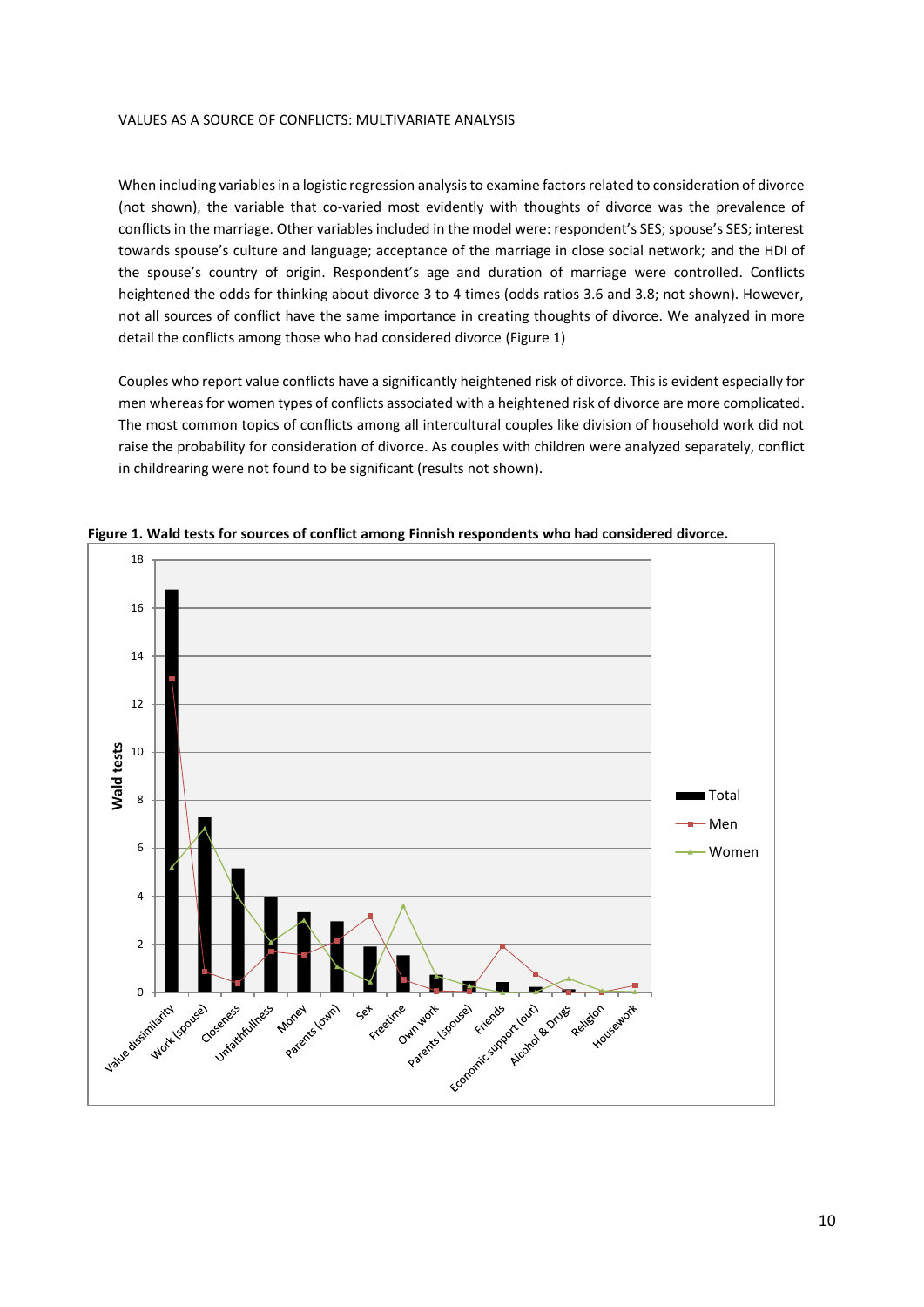## **Discussion**

This working paper has explored one side of the heterogamy hypothesis: the role of value difference or value conflict as a potential source of thoughts of divorce in intercultural marriages. In order to examine this issue, we have had the opportunity to make use of a rare source of data, a recent representative sample survey of intercultural marriages in Finland.

Men and women in intercultural marriages have different inclination to think about divorce. Women, both Finnish and foreign born, have more commonly thoughts of divorce than men. In our data we could not detect a statistically significant difference in thoughts of divorce between women in monocultural and intercultural marriages. Somewhat higher propensity to thoughts of divorce did exist among interculturally married Finnish *men* compared to monoculturally married Finnish men. However it is known from register data and numerous studies in different countries that, compared to monocultural couples, divorce is more common among intercultural couples and in marriages between an immigrant and a native.

It is possible that our survey data was too narrow to bring about some of the interrelationships that are found in larger register-based analyses on divorce and intercultural or interracial marriages. Another explanation to the lack of differences in thoughts of divorce between interculturally and monoculturally married women is that divorce can possibly take place in intercultural marriages without long prior consideration. The interrelationship between relationship satisfaction and divorce is complex. People may divorce even if they are only moderately dissatisfied with their marriage, in case of weak commitment to the union (Amato & Hohmann-Marriott 2007; Hohmann-Marriott & Amato 2008). Some of the marriages to spouses of foreign origin are contracted after relatively short time of courtship. This is particularly the case when the husband comes from outside of EU and would have great difficulties in securing a residence permit without the marriage (Lainiala & Säävälä 2013). The bureaucratic constraints may lead some couples to marry earlier than they would have without such pressure.

Finnish partners in intercultural marriages report much higher prevalence of conflicts than Finns married in monocultural marriages (Lainiala & Säävälä 2012). This is so particularly among women, and concerning such issues as sharing household work, the use of leisure time and money. However, it was interesting that at the same time, our survey showed that interculturally married Finnish men and women are as or even more satisfied with their couple relationship than Finns married in monocultural marriages (ibid.). This gave a rather intriguing image of the intercultural marriages in Finland as being relatively conflict ridden but at the same time, relatively happy.

The ideals of upbringing children differ between the foreign born and Finnish born spouses in intercultural marriages. Finnish respondents more often mention imagination, and they do not stress thrift, hard work and religious faith as commonly as those of foreign background. We can see that the foreign born respondents have a more traditional and more survival oriented value landscape than the Finnish respondents. The Finnish respondents in turn stress self-expression and rational-secular values more. These are the typical values in Nordic societies (Ingelhart & Welzel 2005).

Looking in more detail to the factors that engender thoughts of divorce, we found that Finnish women married to men from countries of low Human Development Index (HDI) are more prone to develop thoughts of divorce, and that the propensity to such thoughts grows along the growing difference in developmental status of the countries. Forty percent of women married to a man originating in a poorly developed country had had thoughts of divorce during the preceding year. It remains to be further studied what actually lies behind this association. For example, the fact that these men are mostly visibly different and thus a target for discriminatory or racist attitudes or actions affects the men's opportunities to integrate. Most probably there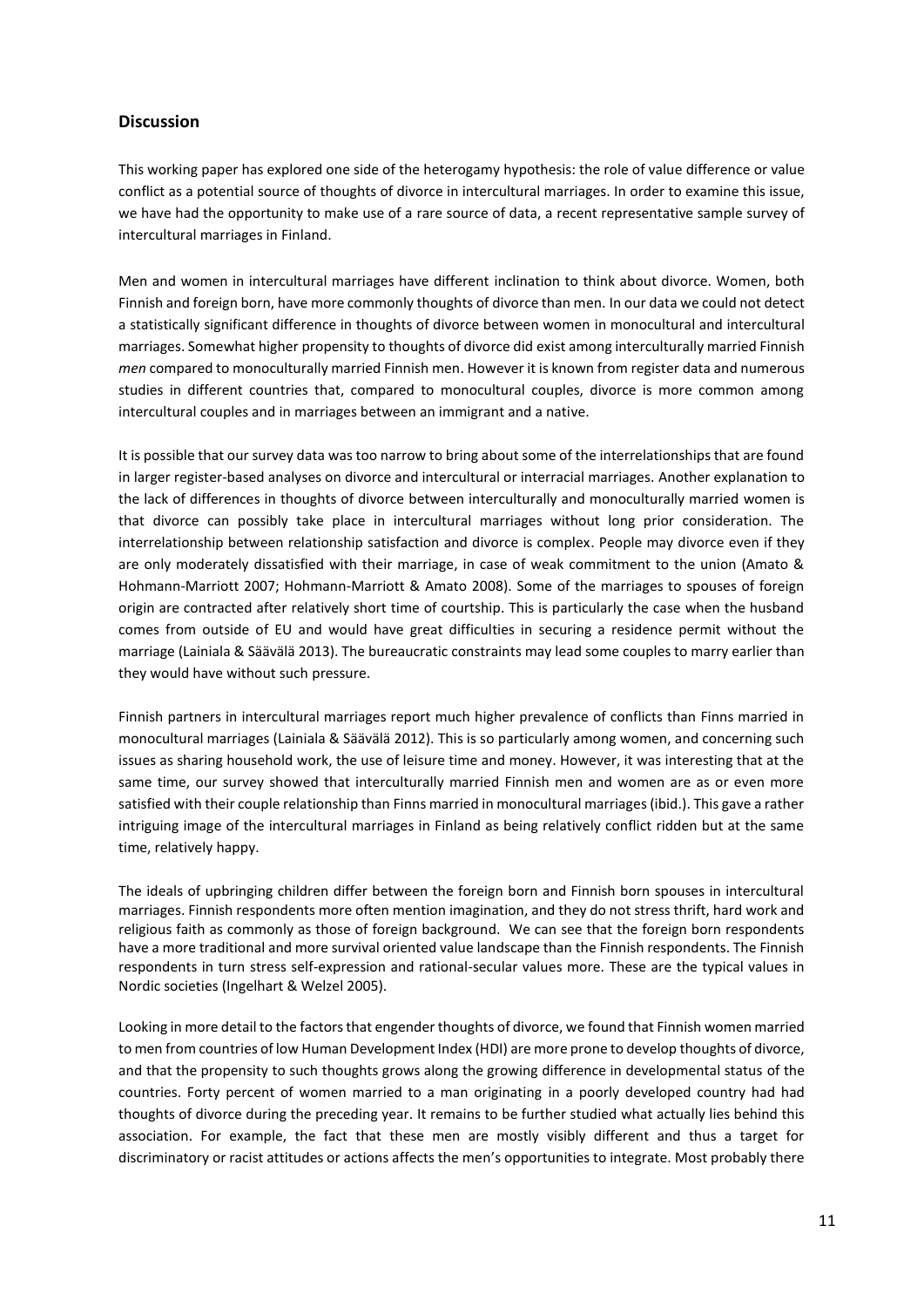are many interlinked factors behind their Finnish wives' thoughts of divorce. What we can show in this study is that it cannot simply be explained away by referring to the "different values" of the spouses.

Men's propensity to think about divorce in turn does not differ according to their wife's country of birth. Also Dribe & Lundh (2012) point out that the country of origin makes a difference for Swedish women's tendency to divorce from intercultural marriages while the case is not present for Swedish men. They found this interrelationship when comparing countries of origin according to the value context of the countries. We in turn found that actually the relative developmental status of the country of origin is a clearer factor behind a Finnish woman's thoughts of divorce than the husband's country of birth's value context. This brings us to speculate on the role of lack of social support that such marriages may suffer, having transgressed the boundary of endogamy. It requires more detailed statistical analysis to evaluate the relative importance of social support in understanding the prevalence of thoughts of divorce among those who are married to a man from a maximally different country of origin, both in terms of values and human development.

Conflicts over different values are the most evident correlates with Finnish men's thoughts of divorce in intercultural marriages. Unfortunately we do not have comparative data on this from monoculturally married couples. The couple possibly does not start quarrelling about differing values until they face a more serious relationship crisis. A felt conflict over values is not necessarily the root cause of thoughts of divorce but may actually also be a result of such thoughts. Only about 10 percent of our Finnish respondents had had conflicts over different values with their foreign-born spouse (Lainiala & Säävälä 2012).

Conflicts over husband's work were more important correlates for women's thoughts of divorce than conflicts over values. Possibly men who work long hours either due to being entrepreneurs or experts, or due to low pay, would have less opportunities – or willingness – to participate in household duties and children's upbringing in the degree that a Finnish woman may expect. Alternatively men unemployed for extended periods may raise dissatisfaction in the wife. Qualitative studies could provide further understanding on the relationship between work and couple relationship satisfaction in intercultural marriages.

It has to be remembered that a vast majority of the survey respondents had had no thoughts of divorce during the last year and neither had they conflicts over different values with their spouse. Here we have examined in detail those who have problems. The dynamics of these challenges are important to understand, because thus we understand better the factors that subject intercultural marriages to a risk of divorce. Even though in a cross sectional data most couples do not have thoughts of divorce, given the divorce rates, it can be expected that the majority of couples will face a crisis at some point. The same applies to monocultural marriages.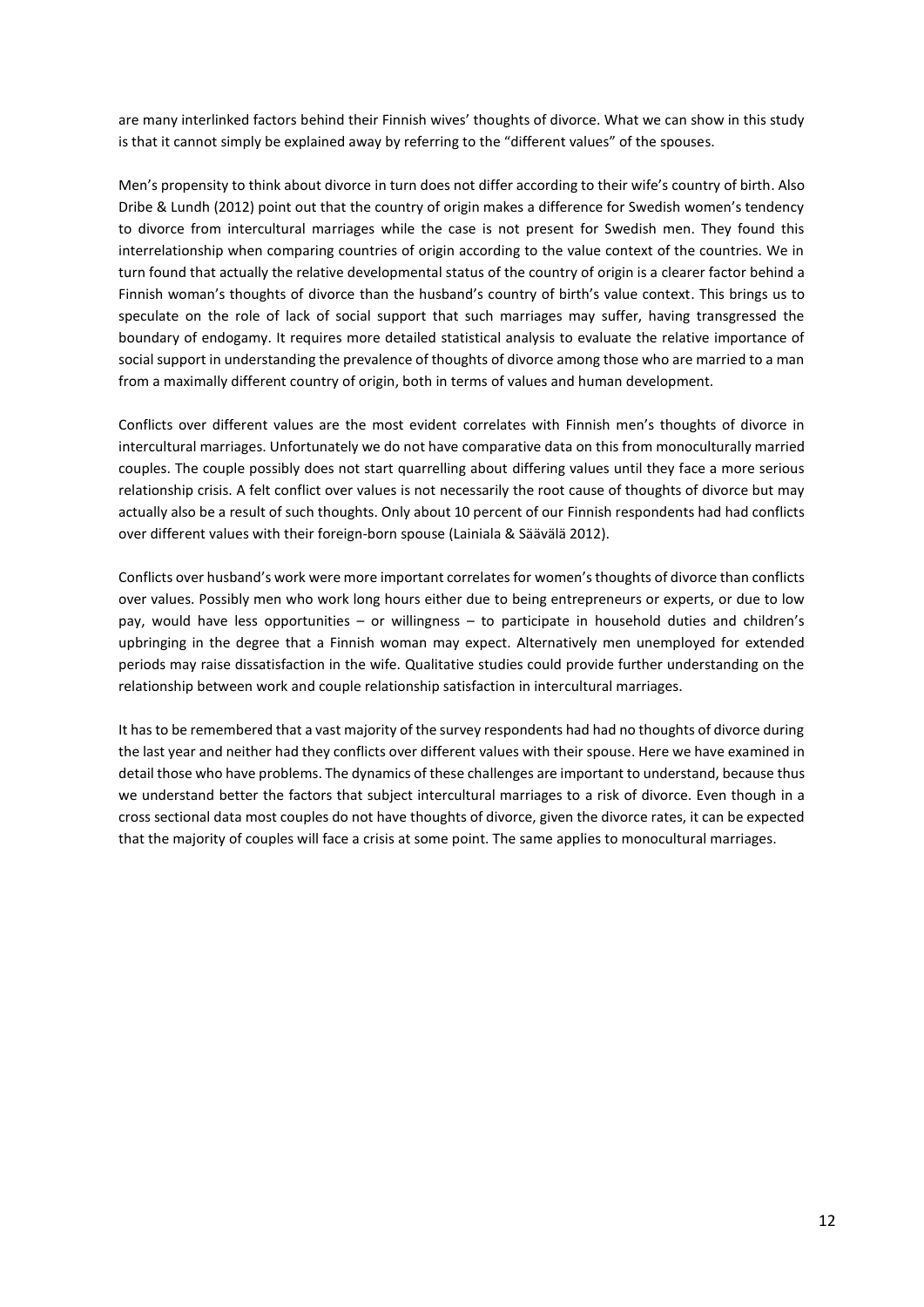#### **References**

Amato, P. R. (2007). *Alone together: How marriage in America is changing*. Harvard University Press.

Amato, P. R. (2010). Research on divorce: Continuing trends and new developments. *Journal of Marriage and Family*, *72*(3), 650-666.

Anand, S., & Sen, A. (1994). *Human development index: methodology and measurement* (No. HDOCPA-1994-02). Human Development Report Office (HDRO), United Nations Development Programme (UNDP).

City of Helsinki Urban Facts (Helsingin kaupungin tietokeskus) (2012) *Solmitut avioliitot naisen ja miehen kansalaisuuden mukaan*, Unpublished.

Crane, D. R., Soderquist, J. N., & Gardner, M. D. (1995). Gender differences in cognitive and behavioral steps toward divorce. *The American Journal of Family Therapy*, *23*(2), 99-105

Diedrick, P. (1991). Gender differences in divorce adjustment. *Journal of Divorce & Remarriage*, *14*(3-4), 33-46.

Dribe, M., & Lundh, C. (2012). Intermarriage, value context and union dissolution: Sweden 1990–2005. *European Journal of Population/Revue européenne de Démographie*, 1-20.

Feng, Z., Boyle, P., van Ham, M., & Raab, G. M. (2012). Are Mixed-Ethnic Unions More Likely to Dissolve Than Co-Ethnic Unions? New Evidence from Britain. *European Journal of Population/Revue européenne de Démographie*, 1-18.

Glenn, N. D., Uecker, J. E., & Love, R. W. (2010). Later first marriage and marital success. *Social science research*, *39*(5), 787-800.

Hohmann-Marriott, B. E. (1999). Gender roles and satisfaction in ethnic intermarriages. MS Thesis, Purdue Univeristy.

Hohmann-Marriott, B. E., & Amato, P. (2008). Relationship quality in interethnic marriages and cohabitations. *Social Forces*, *87*(2), 825-855.

Inglehart R. & Welzel, Ch. (2010). Changing mass priorities: The link between modernization and democracy. *Perspectives on Politics* 8(2): 554.

Inglehart, R., & Welzel, Ch. (2005). *Modernization, cultural change, and democracy: The human development sequence*. Cambridge University Press.

Jalovaara, M. (2007). The effects of marriage partners' socio-economic positions on the risk of divorce in Finland. *Finnish Yearbook of Population Research*.

Kalmijn, M., & Van Tubergen, F. (2006). Ethnic intermarriage in the Netherlands: confirmations and refutations of accepted insights. *European Journal of Population/Revue européenne de Démographie*, *22*(4), 371-397

Lainiala, L., & Säävälä, M. (2012) Rakkautta, rikkautta ja ristiriitoja. Suomalaisten solmimat kaksikultuuriset avioliitot. Perhebarometri 2012. Väestöntutkimuslaitos. Katsauksia E/46. Helsinki: Väestöliitto

Miettinen, A., & Rotkirch, A. (2008). Milloin on lapsen aika. *Lastenhankinnan toiveet ja esteet. Perhebarometri*.

Sagar, A. D., & Najam, A. (1998). The human development index: a critical review. *Ecological economics*, *25*(3), 249-264.

Smith, S., Maas, I., & van Tubergen, F. (2012). Irreconcilable differences? Ethnic intermarriage and divorce in the Netherlands, 1995–2008. *Social Science Research*.

Statistics Finland (2011) *Marriages are entered into at ever later age,* Available at: *[http://www.stat.fi/til/ssaaty/2010/ssaaty\\_2010\\_2011-05-06\\_tie\\_001\\_en.html](http://www.stat.fi/til/ssaaty/2010/ssaaty_2010_2011-05-06_tie_001_en.html)* (Accessed: 15th March 2013).

Statistics Finland (2011b) *Foreigners and Migration*, Helsinki: Statistics Finland.

Statistics Finland (2012) *Taulukot tilastossa: Siviilisäädyn muutokset,* Available at: *[http://pxweb2.stat.fi/database/StatFin/vrm/ssaaty/ssaaty\\_fi.asp](http://pxweb2.stat.fi/database/StatFin/vrm/ssaaty/ssaaty_fi.asp)* (Accessed: 15th March 2013).

UNDP (2013) *Human Development Index (HDI) - 2012 Rankings,* Available at: *<http://hdr.undp.org/en/statistics/>* (Accessed: 15th March 2013).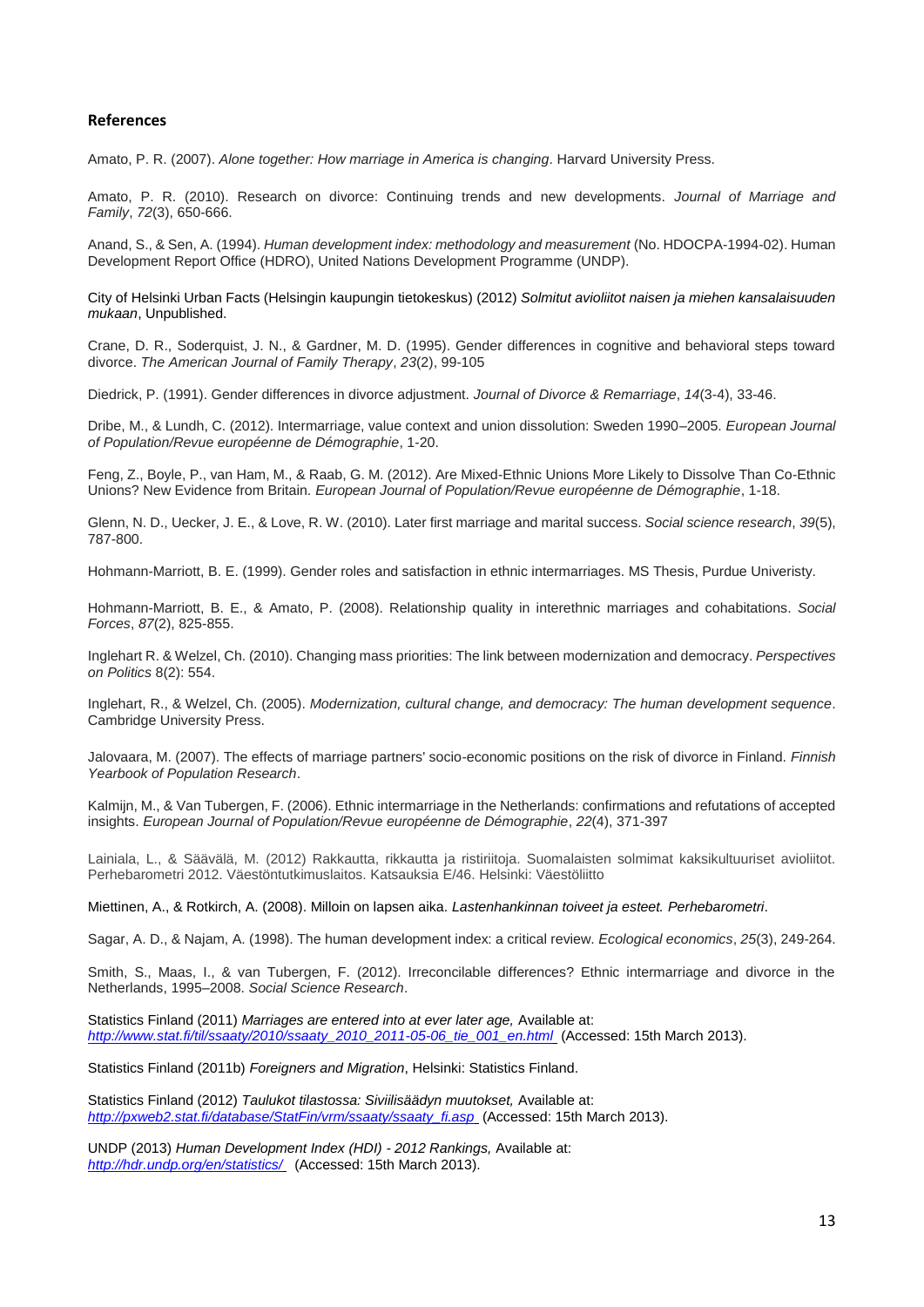Vangelisti, A. L. (2006). Hurtful interactions and the dissolution of intimacy.*Handbook of divorce and relationship dissolution*, 133-152.

Yancey, G. A. (2007). *Interracial contact and social change*. Lynne Rienner Publishers.

Zhang, Y., & Van Hook, J. (2009). Marital dissolution among interracial couples. *Journal of Marriage and Family*, *71*(1), 95-107.

#### **Appendix 1. Value context and Human Development Index**

Ingelhart & Welzel's scale is based on World Values Survey that has been going on in about 100 countries along 30 years. They have produced a grid of value orientations typical to each country on two important dimensions of values: the Traditional/Secular-rational values dimension and the survival/self-expression values dimension (Figure 2). The traditional/secular-rational dimension reflects the contrast between societies in which religion is very important and those in which it is not. A wide range of other orientations are closely linked with this dimension. Societies near the traditional pole emphasize deference to authority and family values, and reject divorce, abortion, euthanasia, and suicide. Societies with secular-rational values have the opposite preferences on all of these topics. The second major dimension of cross-cultural variation is linked with the transition from industrial society to post-industrial societies which brings a polarization between Survival and Self-expression values.





Source: Inglehart & Welzel (2010, 554) [http://www.worldvaluessurvey.org/wvs/articles/folder\\_published/article\\_base\\_54/images/wvs-culture-map.jpg](http://www.worldvaluessurvey.org/wvs/articles/folder_published/article_base_54/images/wvs-culture-map.jpg) .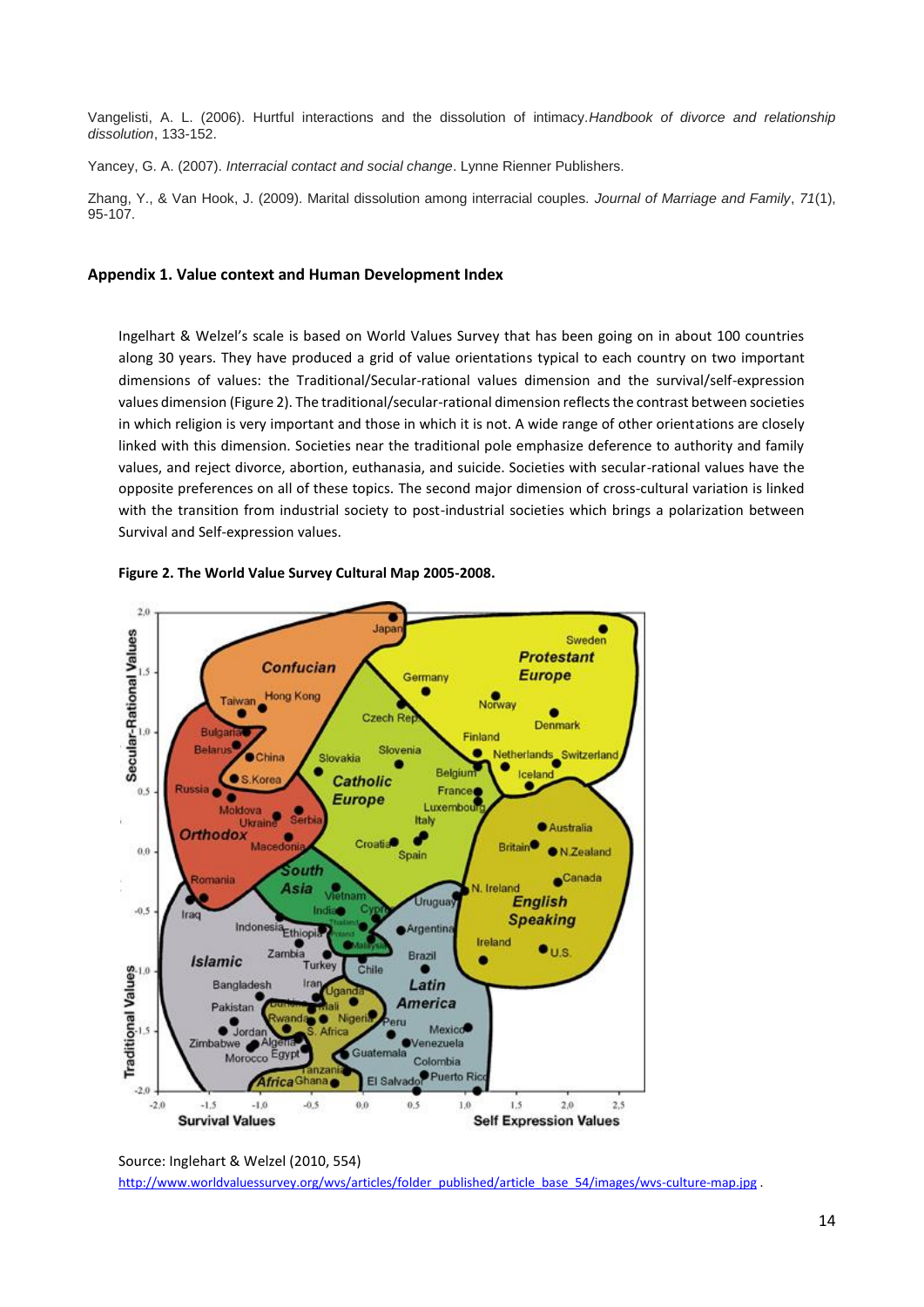In this division, the countries in the group 1 are closest to Finland and includes Northern and Western European countries plus Japan, group 2 includes Anglo-American countries (Australia, Great Britain, Canada, United States) and many Latin American countries, group 3 includes Eastern European countries such as Russia, Bulgaria and some East Asian countries (China, Korea), and group 4 includes most of the African countries, rest of Asia and the Middle East (table 6). In our descriptive analysis, we will make use of these value categories and will find out whether the value context in which the spouse of foreign background has grown has a relationship to the considerations of divorce of the spouse of Finnish background.

|                     | Cateogry 1       | <b>Cateogry 2</b> | Cateogry 3      | Cateogry 4      |
|---------------------|------------------|-------------------|-----------------|-----------------|
| <b>Traditional-</b> | >0               | $\leq 0$          | >0              | ≤0              |
| secular values      |                  |                   |                 |                 |
| Survival-self       | >0               | >0                | ≤0              | ≤0              |
| expression          |                  |                   |                 |                 |
| values              |                  |                   |                 |                 |
| Common in           | Nordic countries | Anglo-American    | Central-Eastern | Africa          |
| areas               | Central and      | countries         | Europe          | Asia            |
|                     | southern Europe  | Latin America     | East Asia       | The Middle East |
|                     | Japan            |                   |                 |                 |

**Table 6. Inglehart and Wetzel's value scale categories (2005; see Dribe & Lundh 2012)** 

The value categories used by Inglehart and Welzel are nevertheless quite broad. The level of human development of the spouses' country of origin may be similarly important in determining marriage problems in intercultural marriages than the value context element. The Human Development Index (Anand & Sen 1994), abbreviated as HDI, is a summary composite index incorporating "statistical measures of life expectancy, literacy, educational attainment and GDP per capita, calculated by United Nations under the UN Development Programme". It measures a country´s average achievement in three basic aspects of human development: health, knowledge and a decent standard of living (see criticisms of using HDI, Sagar & Najam 1998). HDI of spouse´s country of origin was re-coded into four categories by the classification of the UNDP (table 7).

Countries of very high development index (Group 1) are mostly European countries, United States and Canada plus the highly developed Asian countries. Countries grouped as those of high development index (Group 2) are mainly Latin American countries, plus Russia and some former communist countries such as Romania and former Yugoslavia, and Turkey. The medium development index (Group 3) is assigned to many Middle Eastern and Asian countries such as Iraq, China and India. The low development index countries (Group 4) comprise mostly of African countries and of the less developed Asian countries such as Bangladesh, Pakistan and Nepal. The cutting points are arbitrary in the way that countries of the world are simply arranged in a declining order of human development and then grouped into four categories of about equal size.

Compared to the Inglehart & Welzel's (2005) value categories, HDI spreads the countries of Asia, Middle East and Africa better, into two-three categories instead of the one in the Inglehart-Welzel model. In their scale in turn, the so-called highly developed countries are distinguished in two categories. Comparing the usefulness of these two categorizations gives us some hint whether it is the human development of the country of origin or the value context that matters more for the couple relationship.